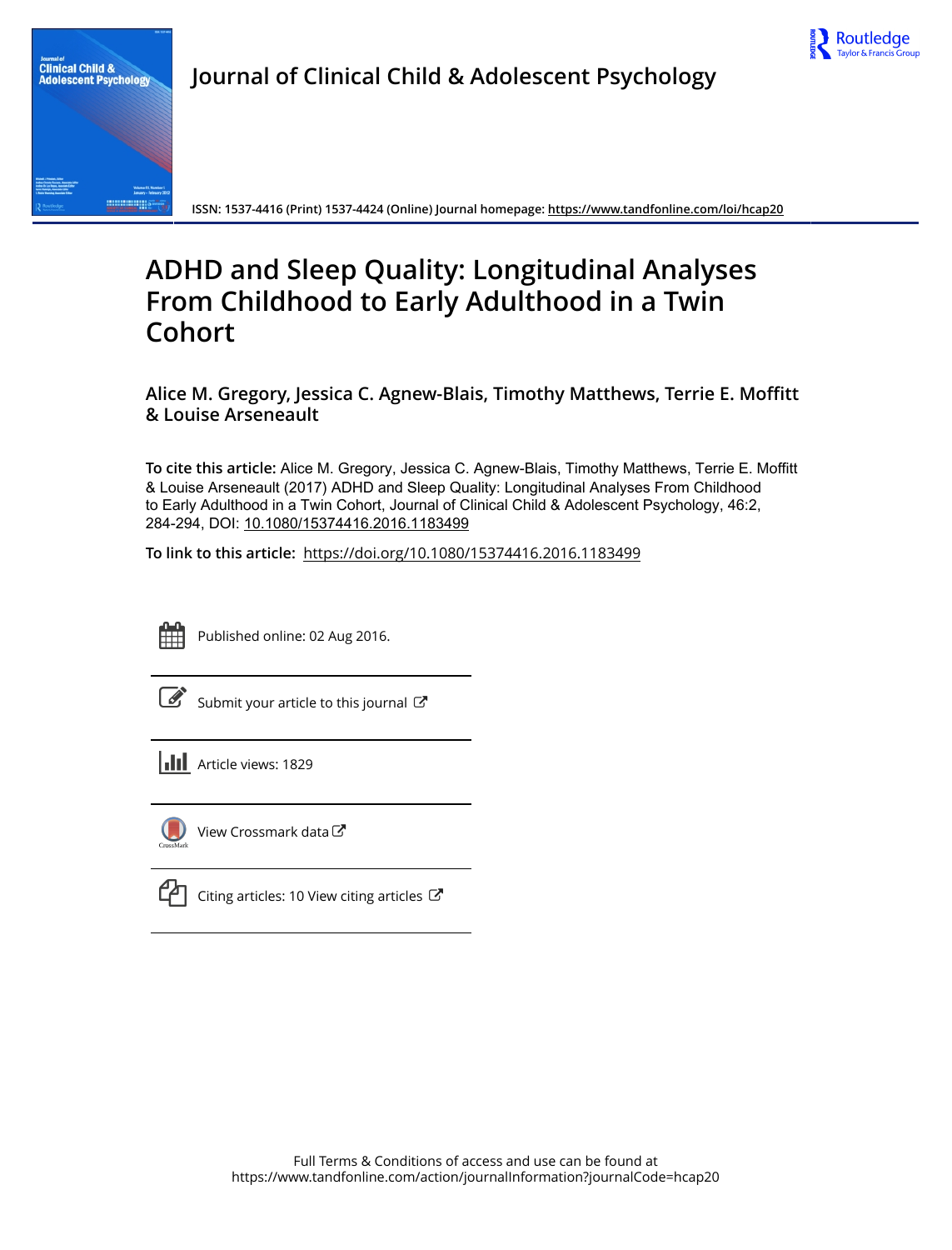# ADHD and Sleep Quality: Longitudinal Analyses From Childhood to Early Adulthood in a Twin Cohort

Alice M. Gregory

Department of Psychology, Goldsmiths, University of London

# Jessica C. Agnew-Blais and Timothy Matthews

MRC Social, Genetic, and Developmental Psychiatry Centre, Institute of Psychiatry, Psychology & Neuroscience, King's College London

# Terrie E. Moffitt

MRC Social, Genetic, and Developmental Psychiatry Centre, King's College London, Department of Psychology & Neuroscience, Duke University and Department of Psychiatry & Behavioral Sciences, Duke University Medical Center

## Louise Arseneault

MRC Social, Genetic, and Developmental Psychiatry Centre, King's College London

Attention-deficit/hyperactivity disorder (ADHD) is associated with poor sleep quality, but there is more to learn about the longitudinal association and aetiology of this association. We investigated the following: (a) Is there an association between childhood ADHD and poor sleep quality in young adulthood? (b) Is this driven by the long-term effects of childhood ADHD or concurrent associations with ADHD in young adulthood? (c) To what extent do genetic and environmental influences explain the overlap between symptoms of ADHD and poor sleep quality? Participants were from the Environmental Risk Longitudinal Twin Study of 2,232 twin children born in the United Kingdom in 1994–1995. We ascertained ADHD diagnoses at ages 5, 7, 10, 12, and 18. We assessed sleep quality using the Pittsburgh Sleep Quality Index at age 18. We used regression models to examine longitudinal associations and bivariate twin modelling to test genetic and environmental influences. Children with ADHD had poorer sleep quality in young adulthood, but only if their ADHD persisted. Adults with ADHD had more sleep problems than those without ADHD, over and above psychiatric comorbidity and maternal insomnia. ADHD and sleep problems in young adulthood were associated because of genetic (55%) and nonshared environmental influences (45%). Should ADHD remit, children with ADHD do not appear to have an increased risk of later sleep problems. Good quality sleep is important for multiple areas of functioning, and a better understanding of why adults with ADHD have poorer sleep quality will further the goal of improving treatments.

## INTRODUCTION

# ADHD and Sleep Quality

Children with attention-deficit/hyperactivity disorder (ADHD) experience poorer sleep quality compared to those without this disorder (Sung, Hiscock, Sciberras, & Efron, [2008](#page-11-0); Yoon, Jain, & Shapiro, [2012](#page-11-0)). Parents of children with ADHD can find sleep problems a particularly challenging feature of looking

Correspondence should be addressed to Louise Arseneault, MRC Social, Genetic, and Developmental Psychiatry Centre, Institute of Psychiatry, Psychology & Neuroscience, King's College London, London, SE5 8Af, UK. E-mail: louise.arseneault@kcl.ac.uk

Alice M. Gregory and Jessica C. Agnew-Blais contributed equally and should be considered joint first authors.

Color versions of one or more of the figures in the article can be found online at [www.tandfonline.com/hcap](http://www.tandfonline.com/hcap).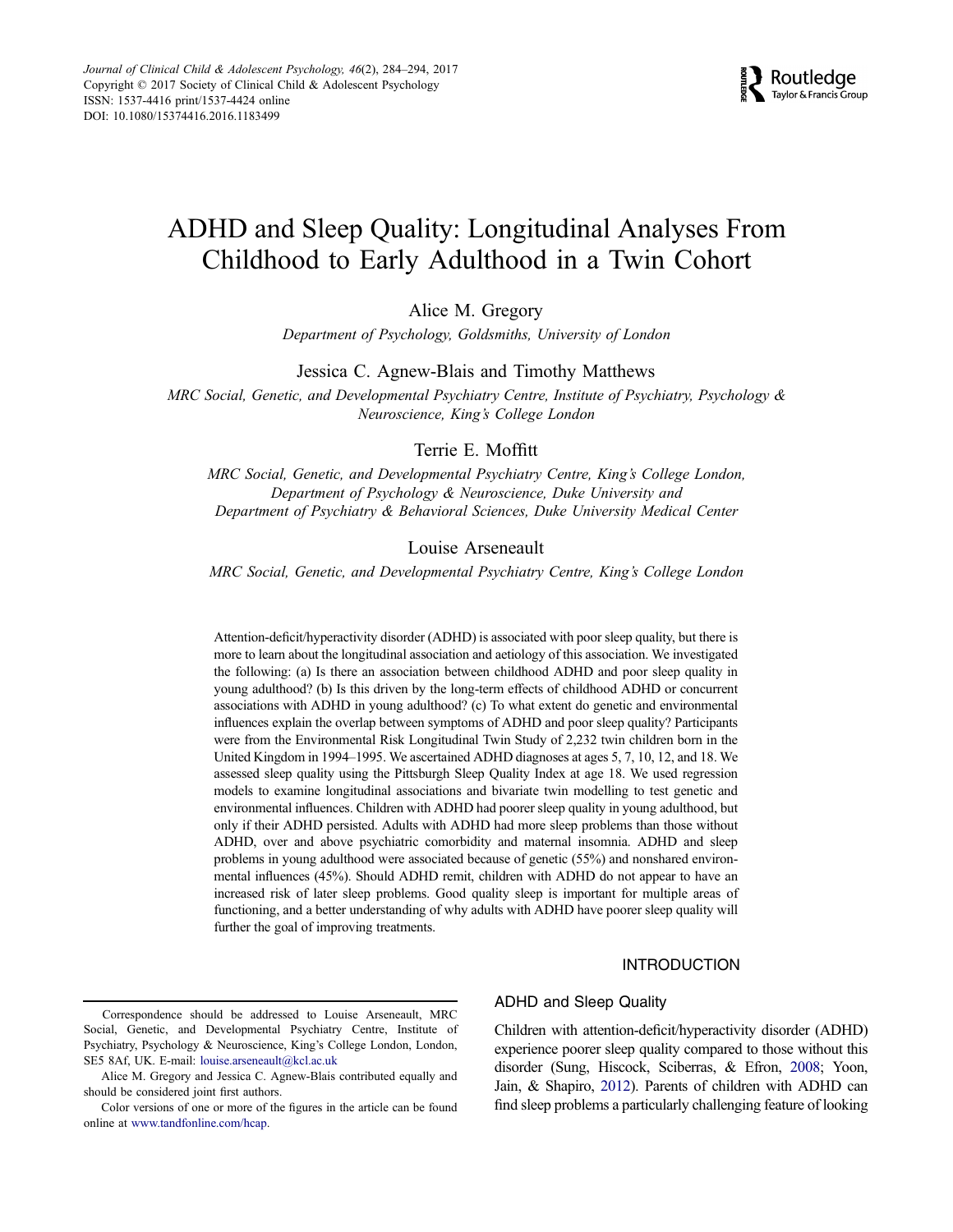after their offspring (Cortese, [2015\)](#page-9-0), and sleep problems in children with ADHD may be associated with poorer family functioning (Sung et al., [2008\)](#page-11-0). Although historically sleep disturbances have often been overlooked and considered an unimportant secondary consequence of mental and physical health problems, this view is now outdated. Sleep is important, and poor sleep quality assessed at certain stages over the life course has been associated with multiple areas of psychological functioning including psychiatric disorders (Gregory & Sadeh, [2016\)](#page-10-0) and poor academic performance (Curcio, Ferrara, & DeGennaro, [2006;](#page-9-0) Dewald, Meijer, Oort, Kerkhof, & Bogels, [2010\)](#page-9-0). Atypical sleep length or poor sleep quality has also been associated with markers of physical health problems including obesity (e.g. Patel & Hu, [2008](#page-10-0)), metabolic syndrome (Jennings, Muldoon, Hall, Buysse, & Manuck, [2007\)](#page-10-0), and even mortality (Cappuccio, D'Elia, Strazzullo, & Miller, [2010\)](#page-9-0).

Although concurrent associations between childhood ADHD and sleep disturbances are well-established (Yoon et al., [2012\)](#page-11-0), less is known about the longitudinal associations between these problems (Cortese, [2015\)](#page-9-0). What little longitudinal research there is has proved informative (Gregory, Van den Ende, Willis, & Verhulst, [2008](#page-10-0); Hansen, Skirbekk, Oerbeck, Wentzel-Larsen, & Kristensen, [2013](#page-10-0); Scott et al., [2013;](#page-10-0) Touchette et al., [2007](#page-11-0)). For example, one study demonstrated that ADHD severity predicted persistent sleep problems in children (Lycett, Mensah, Hiscock, & Sciberras, [2014\)](#page-10-0). Another revealed that severe sleep problems in infancy predicted ADHD at 5 years of age (Thunstrom, [2002\)](#page-11-0). Our own work in this area showed bidirectional associations between ADHD symptoms and sleep disturbance at age 4 and preadolescence (Gregory & O'Connor, [2002\)](#page-10-0). In another study, we found that adults 38 years of age with insomnia did not appear to have a developmental history of ADHD but were instead more likely to have suffered from anxiety and depression during their youth (Goldman-Mellor et al., [2014](#page-10-0)). Results focusing on different developmental periods produce mixed results, and there is scarce evidence of the longitudinal association between sleep quality and ADHD from childhood to adulthood, perhaps partially because ADHD has been extensively believed to be a childhood disorder.

Given the great significance of sleep quality for functioning in multiple domains in adulthood, one important question in need of further investigation is whether children with ADHD are likely to have poor sleep quality later in life. On one hand, we note that in many cases ADHD does not persist over time (Agnew-Blais et al., [2016;](#page-9-0) Faraone, Biederman, & Mick, [2006](#page-9-0); Moffitt et al., [2015](#page-10-0)), and it is possible that once ADHD has remitted, sleep disturbances do as well. On the other hand, it is possible that sleep disturbances develop, or persist, independent of the course of ADHD. For example, children with sleep disturbances may develop negative associations with their bedrooms and bedtime that result in longterm sleep problems, regardless of change in ADHD status. Studies to date have not fully addressed this question due to typically short follow-up periods, and there have been calls to

further examine associations between ADHD and sleep across developmental stages (Cortese, [2015\)](#page-9-0). Although concurrent associations between ADHD and sleep quality have been reported in both children and adults (Yoon et al., [2012\)](#page-11-0), the adult period is relatively underresearched and the question of whether children with ADHD have sleep disturbances in young adulthood has not been thoroughly tested.

# Mechanisms Underlying Associations Between Sleep Quality and ADHD

Explanations for the associations between sleep quality and ADHD are plentiful (for a general discussion of comorbidity, see Angold, Costello, & Erkanli, [1999](#page-9-0)). For example, it is possible that ADHD could lead to poor sleep quality; indeed, stimulant medication prescribed for ADHD can lead to sleep difficulties (Cortese et al., [2013](#page-9-0)). Another explanation focuses on common pathways influencing both ADHD and sleep quality, including common neurobiological pathways involved in arousal (Yoon et al., [2012\)](#page-11-0). Although shared genetic mechanisms between ADHD and sleep have been proposed, there is relatively little behavioural genetic research exploring this association (for a review of twin studies focusing on sleep and associated difficulties, see Barclay & Gregory, [2013](#page-9-0)). What little research there is has focused on childhood, with one study suggesting that early links between sleep disturbance and ADHD symptoms could be largely due to environmental influences (Van den Oord, Boomsma, & Verhulst, [2000](#page-11-0)). Another study suggested that a functional polymorphism of the catechol-O-methyltransferase gene may be involved in risk of poor sleep continuity (e.g., reduced sleep efficiency) in those with ADHD (Gruber et al., [2006\)](#page-10-0).

#### Research Questions

The aim of this study was to examine the longitudinal association between ADHD and sleep quality and to explore the genetic and environmental underpinnings of this association. Specifically, we tested (a) whether childhood ADHD is associated with poor sleep quality in young adulthood, (b) if the association between childhood ADHD and poorer sleep quality at age 18 is explained by ADHD in adulthood, and (c) the extent to which genetic and environmental influences explain the overlap between ADHD and sleep quality.

#### METHODS

#### Study Cohort

Participants were members of the Environmental Risk (E-Risk) Longitudinal Twin Study, which tracks the development of a birth cohort of 2,232 British children. The sample was drawn from a larger birth register of twins born in England and Wales in 1994–1995 (Trouton, Spinath, &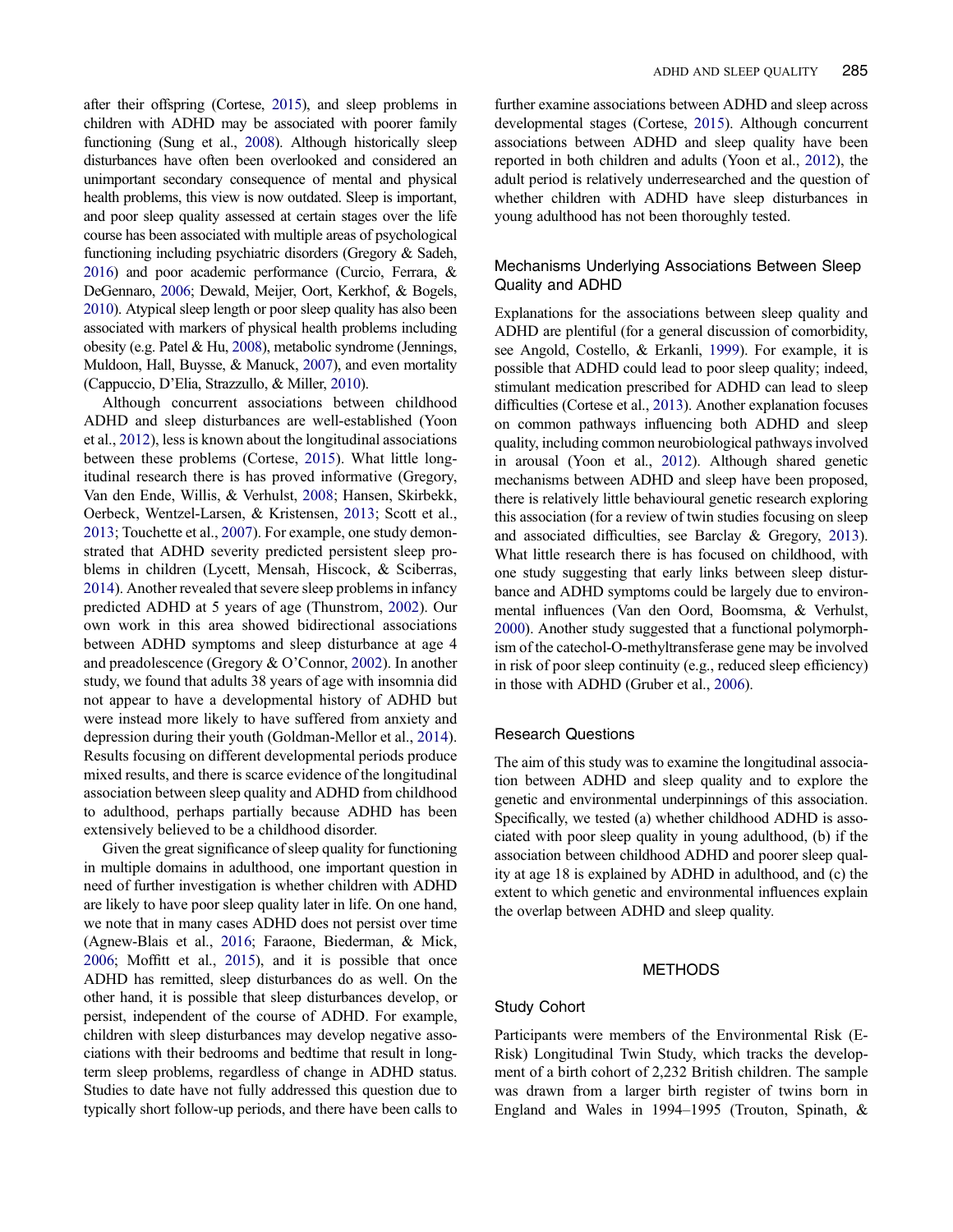Plomin, [2002](#page-11-0)). The E-Risk sample was constructed in 1999–2000, when 1,116 families (93% of those eligible) with same-sex 5-year-old twins participated in home-visit assessments. This sample comprised 55% monozygotic and 45% dizygotic twin pairs; sex was evenly distributed within zygosity (49% male). Families were recruited to represent the UK population with newborns in the 1990s, on the basis of residential location throughout England and Wales and mother's age. Teenage mothers with twins were overselected to replace high-risk families who were selectively lost to the register through nonresponse. Older mothers having twins via assisted reproduction were underselected to avoid an excess of well-educated older mothers. Full details about the sample are reported elsewhere (Moffitt & Erisk Study Team, [2002\)](#page-10-0).

Follow-up home visits were conducted when the children were ages 7 (98% participation), 10 (96%), 12 (96%), and 18 years (93%). The families were contacted by phone to arrange visits and received vouchers to acknowledge the time they spent for the interview. With parents' permission, questionnaires were mailed to the children's teachers, who returned questionnaires for 94% of children at age 5, 93% of those followed up at age 7, 90% at age 10, and 83% at age 12. We interviewed 2,066 participants when they were age 18. There were no differences between those who did and did not take part at age 18 in socioeconomic status when the cohort was initially defined ( $\chi^2 = .86$ ,  $p = .65$ ), or age-5 IQ  $(t = .98, p = .33)$ , internalizing or externalizing problems  $(t = .40, p = .69 \text{ and } t = .41, p = .68, respectively).$  Home visits at ages 5, 7, 10, and 12 years included assessments with participants and their mothers; home visits at age 18 included interviews only with participants. We asked participants to identify individuals who know them well to act as coinformants; 99.3% had coinformant data. The Joint South London and Maudsley and the Institute of Psychiatry Research Ethics Committee approved each phase of the study. Parents gave informed consent and twins gave assent between 5 and 12 years and then informed consent at age 18.

At follow-up, the study sample represented the full range of socioeconomic conditions in the United Kingdom, as reflected in the families' distribution on a neighborhoodlevel socioeconomic index (ACORN [A Classification of Residential Neighbourhoods], developed by CACI Inc. for commercial use in Great Britain; Odgers, Caspi, Russell, et al., [2012](#page-10-0)). ACORN uses census and other survey-based geodemographic discriminators to classify enumeration districts (~150 households) into socioeconomic groups ranging from "wealthy achievers" (Category 1) with high incomes, large single-family houses, and access to many amenities, to "hard-pressed" neighborhoods (Category 5) dominated by government-subsidized housing estates, low incomes, high unemployment, and single parents. ACORN classifications were geocoded to match the location of each E-Risk Study family's home (Odgers, Caspi, Bates, Sampson, & Moffitt, [2012\)](#page-10-0). E-Risk families' ACORN distribution closely matches that of households nationwide: 25.6% of E-Risk families live in "wealthy achiever" neighborhoods compared to 25.3% nationwide, 5.3% versus 11.6% live in "urban prosperity" neighborhoods, 29.6% versus 26.9% live in "comfortably off" neighborhoods, 13.4% versus 13.9% live in "moderate means" neighborhoods, and 26.1% versus 20.7% live in "hard-pressed" neighborhoods. E-Risk underrepresents "urban prosperity" neighborhoods because such households are likely to be childless. The majority of E-Risk Study participants consider themselves White (90.4%).

# ADHD

We ascertained ADHD diagnosis in childhood on the basis of mother and teacher reports of 18 symptoms of inattention and hyperactivity-impulsivity according to the criteria outlined in the Diagnostic and Statistical Manual of Mental Disorders (4th ed. [DSM-IV]; American Psychiatric Association, [1994;](#page-9-0) Caspi et al., [2008](#page-9-0); Kuntsi et al., [2004](#page-10-0); Polanczyk et al., [2010](#page-10-0)).We considered participants to have a diagnosis of childhood ADHD if they met criteria at age 5, 7, 10, or 12. Participants who had ADHD information on at least two childhood assessments and did not meet diagnostic criteria at any available assessment were classified as not having childhood ADHD. In total, 247 participants (12.1%) met criteria for ADHD in childhood.

We ascertained ADHD diagnosis at age 18 based on private structured interviews with participants regarding 18 symptoms of inattention and hyperactivity-impulsivity according to DSM-5 criteria (American Psychiatric Association, [2013\)](#page-9-0). Symptoms were reported for the preceding 12 months. Participants had to endorse five or more inattentive and/or five or more hyperactivity–impulsivity symptoms to be diagnosed. We also required that symptoms interfered with individual's "life at home, or with family and friends" and "life at school or work" as rated 3 or higher on a scale from 1 (mild interference) to 5 (severe), thereby meeting criteria for impairment and pervasiveness. The DSM-5 requirement of symptom onset prior to age 12 was met if parents or teachers reported more than 2 ADHD symptoms at ages 5, 7, 10, or 12. We identified 166  $(8.1 \%)$  participants with ADHD at age 18. We also collected information from coinformants (most frequently from participants' mothers and co-twins) who rated participants on 8 ADHD symptoms at age 18.

Combining information from childhood and adult ADHD, we identified three mutually exclusive groups (Agnew-Blais et al., [2016](#page-9-0)): persistent ADHD (ADHD in childhood and at age 18,  $n = 54$ ), remitted ADHD (ADHD in childhood, but not at age 18,  $n = 193$ ), and late-onset ADHD (ADHD at age 18 only,  $n = 112$ ). A total of 1,681 (82.4%) participants did not meet criteria for ADHD in childhood or adulthood.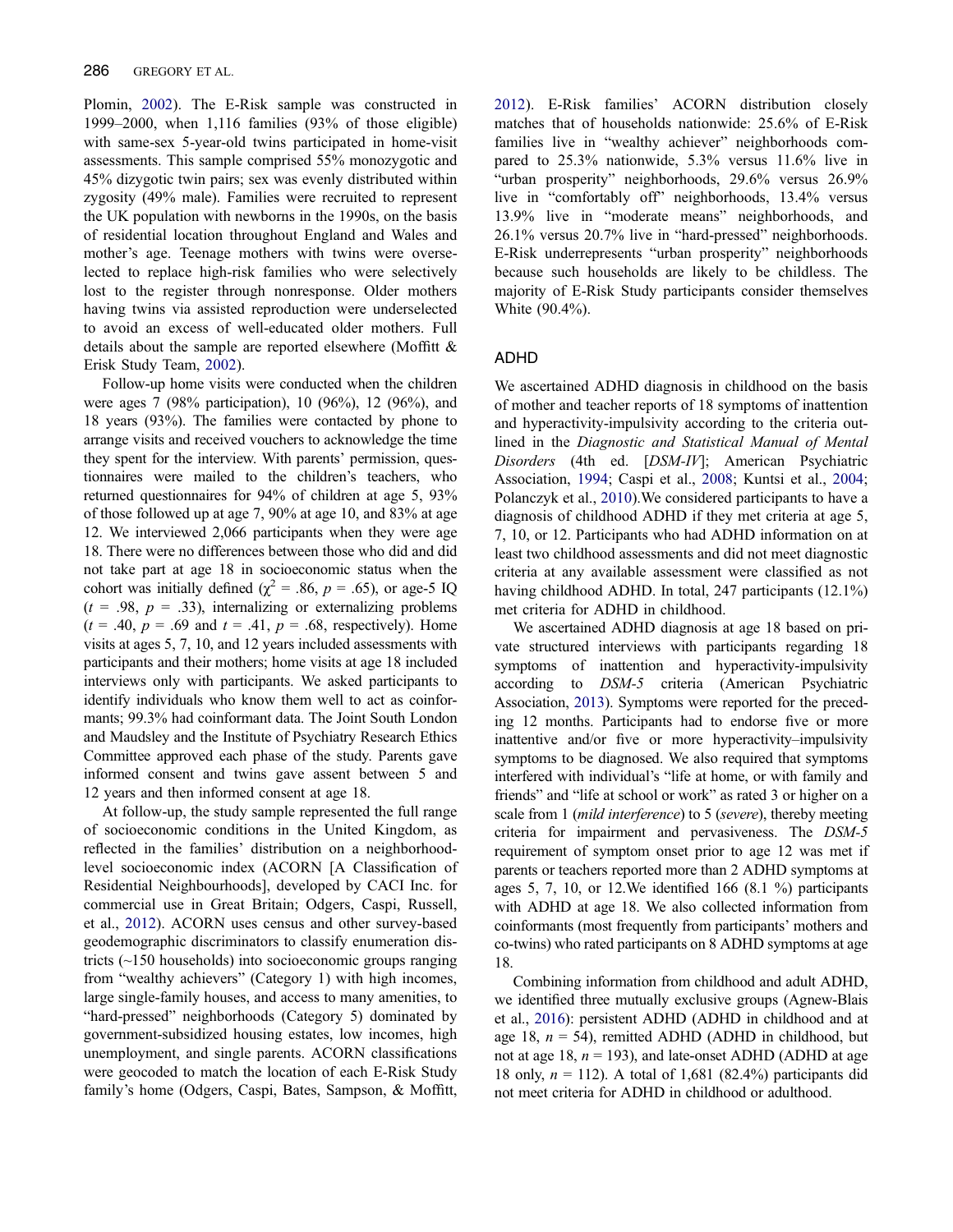#### Sleep Quality

At 18 years of age, sleep disturbance over the past month was assessed using the Pittsburgh Sleep Quality Index (PSQI; Buysse, Reynolds, Monk, Berman, & Kupger, [1989](#page-9-0)), which is a questionnaire measure containing 18 items. Items include both open-ended questions (e.g., "During the past month, when have you usually gone to bed at night?") and fixedchoice questions ("During the past month, how would you rate your sleep quality overall? 'Very good; Fairly good; Fairly bad or Very bad'?"). Questions tap a range of aspects of sleep quality and can be used to derive seven component scores (subjective sleep quality, sleep latency, sleep duration, habitual sleep efficiency, sleep disturbances, use of sleep medications, and daytime dysfunction), as well as a global score. Higher scores on this measure reflect poorer sleep quality. The PSQI is reported to have internal consistency and test–retest reliability in the .8 range (Backhaus, Junghanns, Broocks, Riemann, & Hohagen, [2002](#page-9-0); Buysse et al., [1989;](#page-9-0) Carpenter & Andrykowski, [1998\)](#page-9-0). In the current sample, the mean was  $5.39$  ( $SD = 3.18$ ), and the Cronbach's alpha was .69. A substantial proportion (39.9%) of the participants scored higher than 5 on the PSQI, which has been proposed as a clinical cutoff (Buysse et al., [1989](#page-9-0)). The PSQI score correlates highly with other measures of sleep such as sleep diary data (Backhaus et al., [2002](#page-9-0)).

# **Covariates**

At age 12, participants' mothers were asked about insomnia. Mothers reported on their symptoms of insomnia in a private standardized interview. A diagnosis of insomnia was derived based largely on the criteria outlined by the DSM-IV (American Psychiatric Association, [1994](#page-9-0)). Specifically, mothers were asked if they themselves experienced difficulty falling asleep, difficulty staying asleep, or problems waking too early. Answers were provided on a 5-point scale: 0 (none), 1 (mild), 2 (moderate), 3 (severe), and 4 (very severe). Mothers were also asked, "How much do sleep problems interfere with your daily functioning?" from 1 (not at all) to 5 (very much). If mothers reported a sleep difficulty that they considered to be "severe" or "very severe" and reported an interference score at or greater than 3, they were considered to have insomnia. Based on these criteria, 9.6% of mothers reported themselves to have insomnia.

Participants were evaluated at the age-18 interview for the presence of depressive disorder, generalized anxiety disorder, alcohol dependence, cannabis dependence, and conduct disorder (at least moderate) over the previous 12 months according to DSM-IV criteria (American Psychiatric Association, [1994\)](#page-9-0). For the generalized anxiety disorder diagnosis, we did not require the 6-month symptom duration criterion because of the youth of our study sample. Assessments were conducted in face-to-face interviews using the Diagnostic Interview Schedule (Robins, Cottler, Bucholz, & Compton, [1995\)](#page-10-0). The assessment of conduct disorder was conducted as part of a computer-assisted module. In addition, at age 18, participants were asked whether they had young children  $(N = 41)$  and were queried about ADHD medication use  $(N = 13)$ .

#### Statistical Analyses

To determine whether childhood ADHD was associated with poorer sleep quality at age 18, we used linear regression with childhood ADHD diagnosis predicting age-18 PSQI total score, adjusting for the participant's sex and childhood social class. To test whether the association between childhood ADHD and age-18 sleep quality was accounted for by young adult ADHD, we additionally adjusted for age-18 ADHD diagnosis in the prior model. To further illustrate these findings, we compared sleep quality among individuals with no ADHD, persistent, remitted, and late-onset ADHD at age 18. To investigate whether psychiatric comorbidities at age 18 explain the association between ADHD and poorer sleep quality, we additionally adjusted for age-18 mental health problems. Furthermore, we controlled for potential genetic confounding by adjusting for maternal insomnia. Finally, we performed sensitivity analyses excluding participants currently taking ADHD medication and those with young children, and conducted analyses using co-informant ratings of ADHD symptoms at age 18 in place of self-report. We did not find significant interactions between sex and either childhood or young adult ADHD in predicting sleep quality at age 18; therefore we present findings across both genders. Analyses were conducted in STATA (StataCorp, [2009](#page-11-0)) and accounted for nonindependence of the clustered twin observations using the Huber/White variance estimator (Williams, [2000\)](#page-11-0).

We used twin modelling to examine the nature of the association between ADHD and sleep quality (Rijsdijk & Sham, [2002\)](#page-10-0). Twin studies compare the similarity of MZ twin pairs to the similarity of DZ twin pairs to estimate genetic and environmental influences on traits. Because MZ twins share 100% of their genes and DZ twins share on average half of their segregating genes, the difference in the MZ versus DZ twin correlation is used to estimate the relative contribution of additive genetic influences (A; where alleles "add up" to influence behaviour), shared environmental influences (C; environmental influences that act to make individuals within a family alike), and nonshared environmental influences (E; environmental influences that act to make individuals within a family different; this source of variance also includes measurement error). If the correlation between MZ pairs is greater than that of DZ pairs, genetic influences are playing a role. DZ twin correlations greater than half the size of the MZ correlations suggest that shared environment is important, whereas MZ correlations below 1 indicate the influence of nonshared environment (see Plomin, DeFries, Knopik, & Neiderhiser, [2013](#page-10-0)).

Model-fitting was conducted in the program OpenMx, a widely used programme for analysing behavioural genetic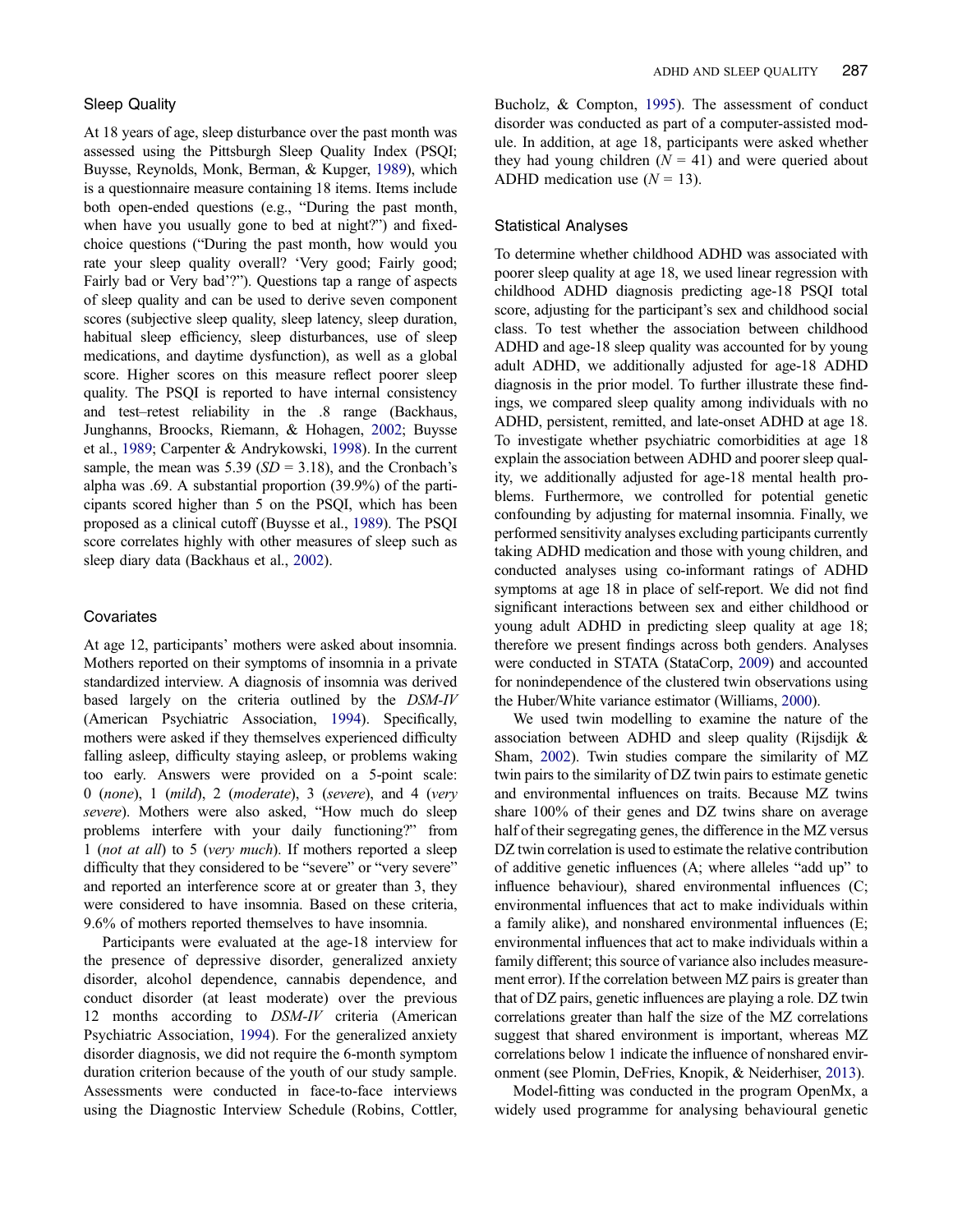data (Boker et al., [2011](#page-9-0)). For our twin analyses, we focused on a symptom count for both variables. This is considered to be the optimal method when running twin analyses in order to maximise power and for computational simplicity. A Cholesky decomposition was fitted to estimate the effects of A, C, and E on ADHD symptoms and sleep quality. This was interpreted as a correlated factors solution (Loehlin, [1996\)](#page-10-0), which allows the genetic and environmental influences on these phenotypes to correlate. The fit of more parsimonious submodels can be tested by dropping parameters and comparing the fit statistic of the submodel, provided as minus twice the log-likelihood (−2LL), against that of the full ACE model. We tested a model containing genetic and nonshared environmental influences only (an AE model) to determine whether we could drop the C parameters without a significant deterioration in fit. Information about the precision of parameter estimates (and their explained variance) was obtained by likelihoodbased 95% confidence intervals (CIs).

#### RESULTS

# Longitudinal Associations Between ADHD and Sleep **Quality**

Individuals with a diagnosis of ADHD in childhood had poorer sleep quality in young adulthood (β = .07, 95% CIs [.02, .12],  $p = .006$ ), (Table 1). After adjusting for ADHD diagnosis in adulthood, we found that childhood ADHD was no longer associated with age-18 sleep quality (β = .03, 95% CIs [-.01, .08],  $p = .143$ ), whereas young adult ADHD was significantly associated with poorer sleep quality ( $\beta$  = .19, 95% CIs [.14, .25],  $p < .001$ ). This indicates that the persistence of ADHD explains the association between childhood ADHD and later sleep quality: Children with ADHD have poor quality sleep when they reach young adulthood only if they have persistent ADHD. This finding is illustrated in [Figure 1,](#page-6-0) which compares sleep quality among individuals with no ADHD, persistent, remitted, and late-onset ADHD. Compared to the group without ADHD, the persistent and late-onset groups had poorer sleep quality in adulthood; however, among those with remitted ADHD, sleep quality was not significantly different from individuals who never had ADHD.

The association between young adult ADHD and poor sleep quality remained after simultaneous adjustment for a wide range of comorbid mental health problems (Table 1). This is particularly noteworthy, as each of the mental health problems examined, with the exception of cannabis dependence, was associated with poor sleep quality (Table 1). Furthermore, we found the association remained when adjusting for maternal insomnia (Table 1). To explore the association between young adult ADHD and sleep quality further, we distinguished hyperactive/impulsive and inattentive symptoms to test whether sleep quality was associated with a

| Results of Regression Analyses Predicting Sleep Quality<br>Sleep Quality |                          |                           |                                  |                                  |  |  |  |
|--------------------------------------------------------------------------|--------------------------|---------------------------|----------------------------------|----------------------------------|--|--|--|
|                                                                          |                          |                           |                                  |                                  |  |  |  |
|                                                                          | β<br>[95% CI]            | β<br>[95% CI]             | β<br>$[95\%$ CI]                 | β<br>$[95\% \text{ CI}]$         |  |  |  |
| Childhood ADHD Diagnosis                                                 | $0.07**$<br>[0.02, 0.12] | 0.03<br>$[-0.01, 0.08]$   | 0.01<br>$[-0.03, 0.05]$          | 0.01<br>$[-0.03, 0.06]$          |  |  |  |
| Young Adult ADHD Diagnosis                                               |                          | $0.19***$<br>[0.14, 0.25] | $0.12***$<br>[0.06, 0.17]        | $0.12***$<br>[0.06, 0.17]        |  |  |  |
| Depression                                                               |                          |                           | $0.23***$<br>[0.18, 0.28]        | $0.22***$<br>[0.17, 0.27]        |  |  |  |
| Generalized Anxiety Disorder                                             |                          |                           | $0.10***$                        | $0.11***$                        |  |  |  |
| Cannabis Dependence                                                      |                          |                           | [0.05, 0.15]<br>$0.04^{\dagger}$ | [0.06, 0.16]<br>$0.04^{\dagger}$ |  |  |  |
| Alcohol Abuse                                                            |                          |                           | $[-0.01, 0.09]$<br>$0.06**$      | $[-0.01, 0.09]$<br>$0.06**$      |  |  |  |
| Conduct Disorder                                                         |                          |                           | [0.02, 0.10]<br>$0.10***$        | [0.02, 0.10]<br>$0.10***$        |  |  |  |
| Maternal Insomnia                                                        |                          |                           | [0.05, 0.15]                     | [0.05, 0.16]<br>$0.07**$         |  |  |  |
|                                                                          |                          |                           |                                  | [0.03, 0.12]                     |  |  |  |

TABLE 1

Note: All models are adjusted for sex and social class; each regression model builds upon the last, adding additional variables. Childhood attention-deficit/ hyperactivity disorder (ADHD) was assessed at ages 5, 7, 10, and 12 years. Sleep quality: higher score = poorer sleep. Adulthood ADHD and psychiatric comorbidity were assessed at 18 years of age. CI = confidence interval.

 $\dagger p < .10.$  \*\* $p < .01.$  \*\*\* $p < .001.$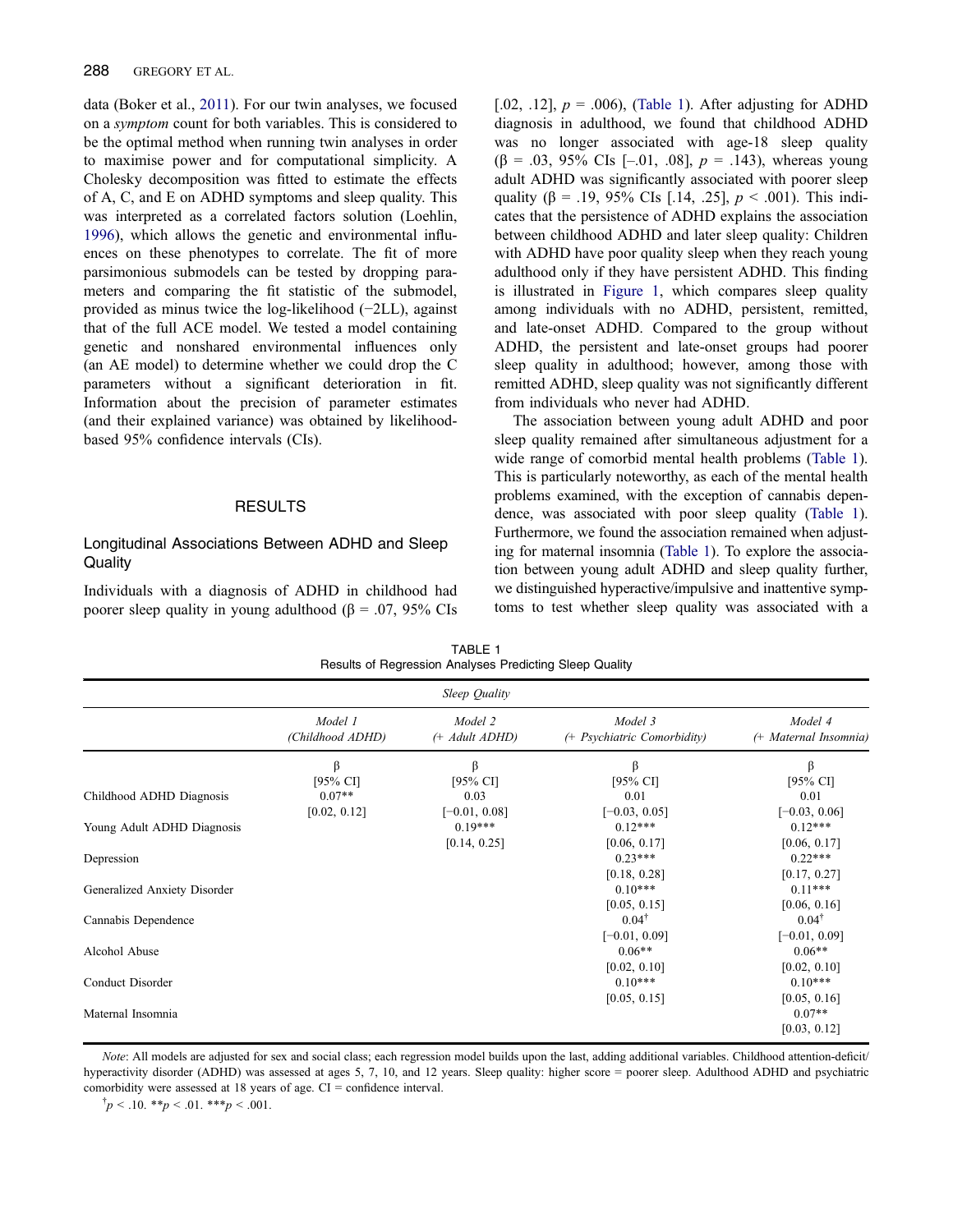<span id="page-6-0"></span>

FIGURE 1 Sleep quality score among individuals without attention-deficit/hyperactivity disorder (ADHD) and with persistent, remitted, and late-onset ADHD. Note. Asterisks directly above the bars indicate the significance of tests comparing each ADHD group to individuals with no ADHD; asterisks above the brackets indicate significance of statistical comparisons between individuals with persistent and late-onset ADHD, and persistent and remitted ADHD. Sleep problems (higher score = poorer sleep quality).  $\sim p \lt 0.10$ ; \*\*\* $p \lt 0.001$ .

specific type of ADHD symptoms. We found that both types of symptoms were independently associated (controlling for each other) with poorer sleep quality: hyperactive/impulsive (β = .13, 95% CIs [.07, .19],  $p < .001$ ; inattentive (β = .20, 95% CIs  $[.14, .25]$ ,  $p < .001$ ). Associations between young adult ADHD and sleep quality held in further analyses excluding participants taking ADHD medication at age 18 ( $\beta$  = .12, 95% CIs [.06, .17],  $p < .001$ ), or who had young children by age 18 ( $\beta$  = .12, 95% CIs [.07, .17],  $p < .001$ ). We also found that coinformant-reported ADHD symptoms at age 18 were significantly associated with PSQI score (β = .16, 95% CIs [.11, .22],  $p < .001$ ) and that after including coinformant-rated ADHD symptoms in regression models, childhood ADHD diagnosis was again no longer significantly associated with PSQI score. This indicates that findings regarding ADHD at age 18 are not biased by participants reporting on their own symptoms.

# Genetic and Environmental Influences on the Association Between ADHD and Sleep Quality

Given that the association between ADHD and poor sleep quality appeared to be driven by adulthood ADHD, we focused on the adulthood period exclusively in the behavioural genetic analyses. Twin correlations are presented in Table 2. The univariate correlations (e.g., correlation between ADHD symptoms for Twin 1 and Twin 2) for both ADHD and sleep quality are higher for MZ twins than DZ twins, suggesting genetic influence. For both ADHD symptoms and sleep quality, the MZ twin correlation was much less than unity, suggesting a substantial role for nonshared environment and/or measurement error. The

| TABLE 2                    |  |  |  |  |  |  |
|----------------------------|--|--|--|--|--|--|
| Correlations by Twin Group |  |  |  |  |  |  |

|                      | T1 ADHD  | T1 Sleep | T <sub>2</sub> ADHD | T <sub>2</sub> Sleep |
|----------------------|----------|----------|---------------------|----------------------|
| MZ twins             |          |          |                     |                      |
| T1 ADHD              |          |          |                     |                      |
| T1 Sleep             | $.27***$ |          |                     |                      |
| <b>T2 ADHD</b>       | $.37***$ | $.14**$  |                     |                      |
| T <sub>2</sub> Sleep | $.16***$ | $34***$  | $.31***$            |                      |
| DZ twins             |          |          |                     |                      |
| T1 ADHD              | 1        |          |                     |                      |
| T1 Sleep             | $.32***$ | 1        |                     |                      |
| <b>T2 ADHD</b>       | .09      | $.12**$  | 1                   |                      |
| T <sub>2</sub> Sleep | $.14**$  | $.13**$  | $74***$             |                      |

Note:  $T1 =$  Twin 1;  $T2 =$  Twin 2; ADHD = attention-deficit/hyperactivity disorder symptoms (sum of inattentive and hyperactivity symptoms);  $sleep = sleep$  quality (higher score = poorer sleep quality);  $MZ = monozygotic$ twins; DZ = dizygotic twins.

\*\*p < .01. \*\*\*p < .001.

cross-twin cross-trait correlations (e.g., ADHD symptoms in Twin 1 and sleep quality in Twin 2) were all larger for MZ twins as compared to DZ (Table 2), suggesting genetic influence on this association.

For the behavioural genetic model, the shared environment (C) component could be dropped without a significant loss of fit ( $\Delta$ -2LL = .02;  $\Delta df = 3$ ,  $p = 1$ ) and the AE model is presented and the AE bivariate model is presented in [Figure 2](#page-7-0). First, we present the univariate estimates for ADHD and sleep quality from the bivariate model. Individual differences in ADHD symptoms could be explained by influences that were both genetic (.34), 95% CIs [.27, .41], and nonshared environmental (.66), 95% CIs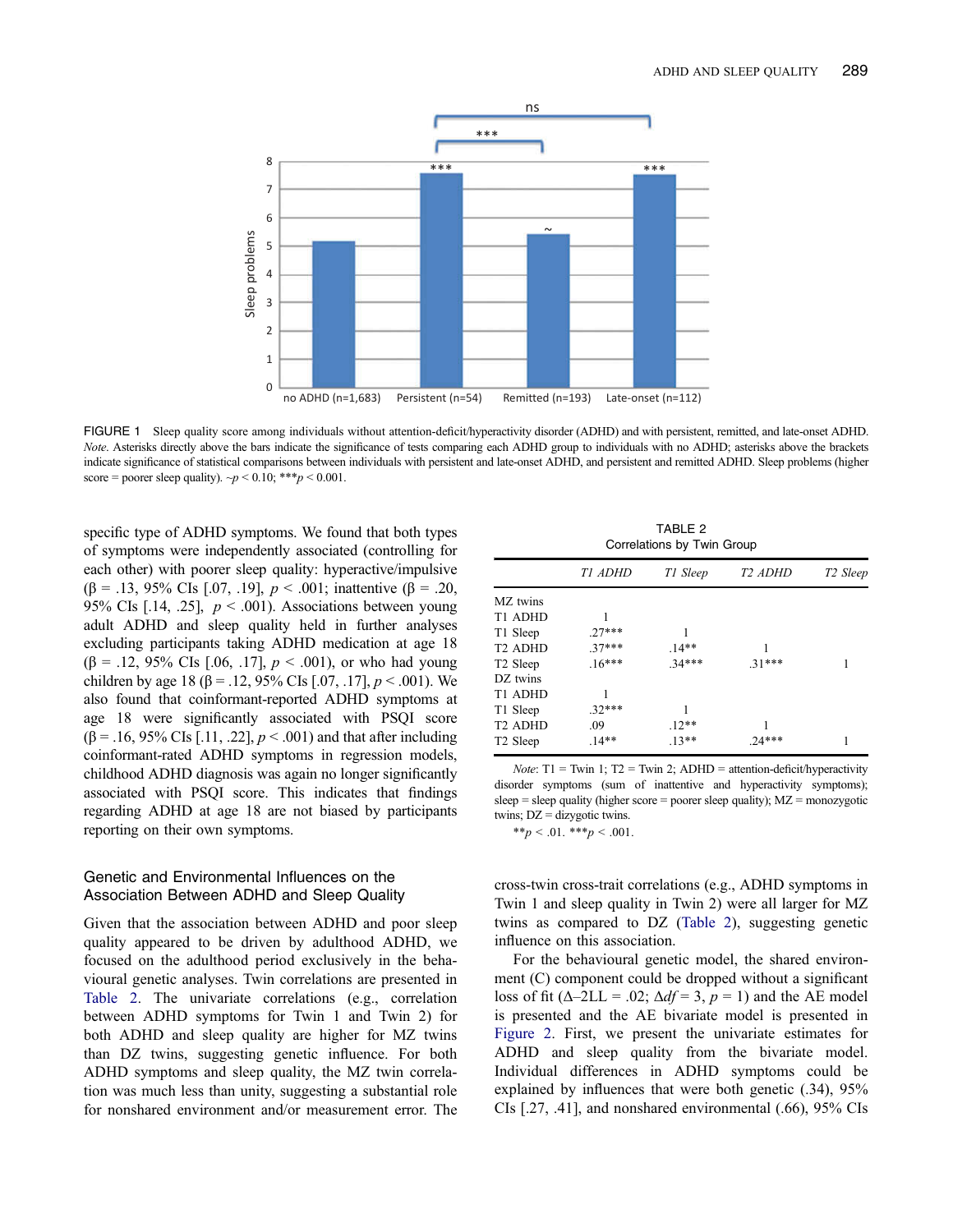<span id="page-7-0"></span>

FIGURE 2 AE correlated factors model.

Note.  $A =$  genetic;  $E =$  nonshared environmental;  $rA =$  genetic correlation; rE = nonshared environmental correlation; Rph = phenotypic correlation; ADHD = attention-deficit/hyperactivity symptoms (sum of inattentive and hyperactivity symptoms); sleep = sleep quality (higher score = poorer sleep quality).

[.59, .73]. Individual differences in sleep quality were also explained by genetic (.33), 95% CIs [.26, .39], and nonshared environmental (.67), 95% CIs [.61, .74] influences. Second, we observed a moderate genetic overlap between ADHD symptoms and sleep quality ( $rA = .49$ ), 95% CIs [.35, .64]. The nonshared environmental correlation was smaller  $(rE = .19)$ , 95% CIs [.11, .26]. The phenotypic correlation was explained roughly equally by genetic influences (55%) and nonshared environmental influences (45%).

#### **DISCUSSION**

#### ADHD in Childhood and Sleep Quality in Adulthood

The importance of good quality sleep for multiple areas of functioning in adulthood is increasingly evident. Therefore, understanding more about the established association with ADHD is essential. Here we report longitudinal data from early childhood to young adulthood in a twin sample representative of the general U.K. population in terms of socioeconomic status. Children with ADHD have an increased risk for experiencing poor sleep quality in early adulthood, but only if their ADHD persists. If ADHD remits over time, individuals are not more likely than those who had never been diagnosed with ADHD to have poorer sleep quality in young adulthood. Together with the finding that ADHD remits in a substantial proportion of the population, this provides the positive message that when ADHD in childhood remits, these people do not show poorer sleep than

others as they move into adulthood. These findings have clinical significance, as they can reassure parents and children with ADHD.

Childhood ADHD was not associated with later sleep problems after taking into account the persistence of ADHD symptoms in young adulthood. This suggests that concurrent ADHD symptoms explain the longitudinal association between childhood ADHD and young adult sleep. Indeed, it is possible that certain characteristics of ADHD such as being easily distracted by extraneous stimuli reduce good quality sleep (e.g., by delaying sleep onset). A further possibility is that ADHD medication disrupts sleep (Cortese et al., [2013](#page-9-0)). However, medication use is unlikely to explain our results, as when we excluded those taking ADHD medication from our concurrent analyses, the association was substantively unchanged.

It is also possible that disturbed sleep leads to ADHD symptoms. It is clear that those experiencing poor sleep quality may display symptoms typical of ADHD (e.g. Owens, [2005](#page-10-0)). Furthermore, previous research has shown that when certain sleep-related problems are improved (e.g., an adenotonsillectomy is performed to reduce sleep-disordered breathing), ADHD symptoms may also decrease (Sedky, Bennett, & Carvalho, [2014](#page-11-0)). An explanation for the association between *persistent* ADHD and sleep difficulties is that underlying brain vulnerability may be driving this association. Future work aimed at explaining the association between ADHD and sleep difficulties may benefit from a greater focus on the key brain centres involved in the regulation of arousal, attention, and sleep (Owens et al., [2013\)](#page-10-0). Our current results are consistent with studies on childhood and adolescence emotional difficulties that showed sleep disturbances predict later difficulties, but perhaps not the reverse (Gregory & O'Connor, [2002;](#page-10-0) for a review, see Alvaro, Roberts, & Harris, [2013\)](#page-9-0).

The association between ADHD and poor sleep quality during adulthood was robust controlling for many potential confounders. We observed that ADHD was independently associated with poor sleep quality, over and above several mental health problems in young adulthood. Indeed, although not a central aim of our study, it is noteworthy that except for cannabis dependence, all other adult psychiatric disorders examined in this study were associated with adult sleep quality. Furthermore, depression showed the strongest association with sleep quality. These findings are consistent with a growing body of literature showing links between sleep quality and psychopathology (and particularly internalising problems; Goldman-Mellor et al., [2014](#page-10-0); Riemann, [2007\)](#page-10-0). It is unsurprising that sleep quality is associated with internalising problems, given that insomnia or hypersomnia is listed as a symptom of major depressive disorder in the DSM-5 (American Psychiatric Association, [2013\)](#page-9-0). Furthermore, the association we observed was not accounted for by the few parents in our sample with young children. These current analyses, however, do not tell us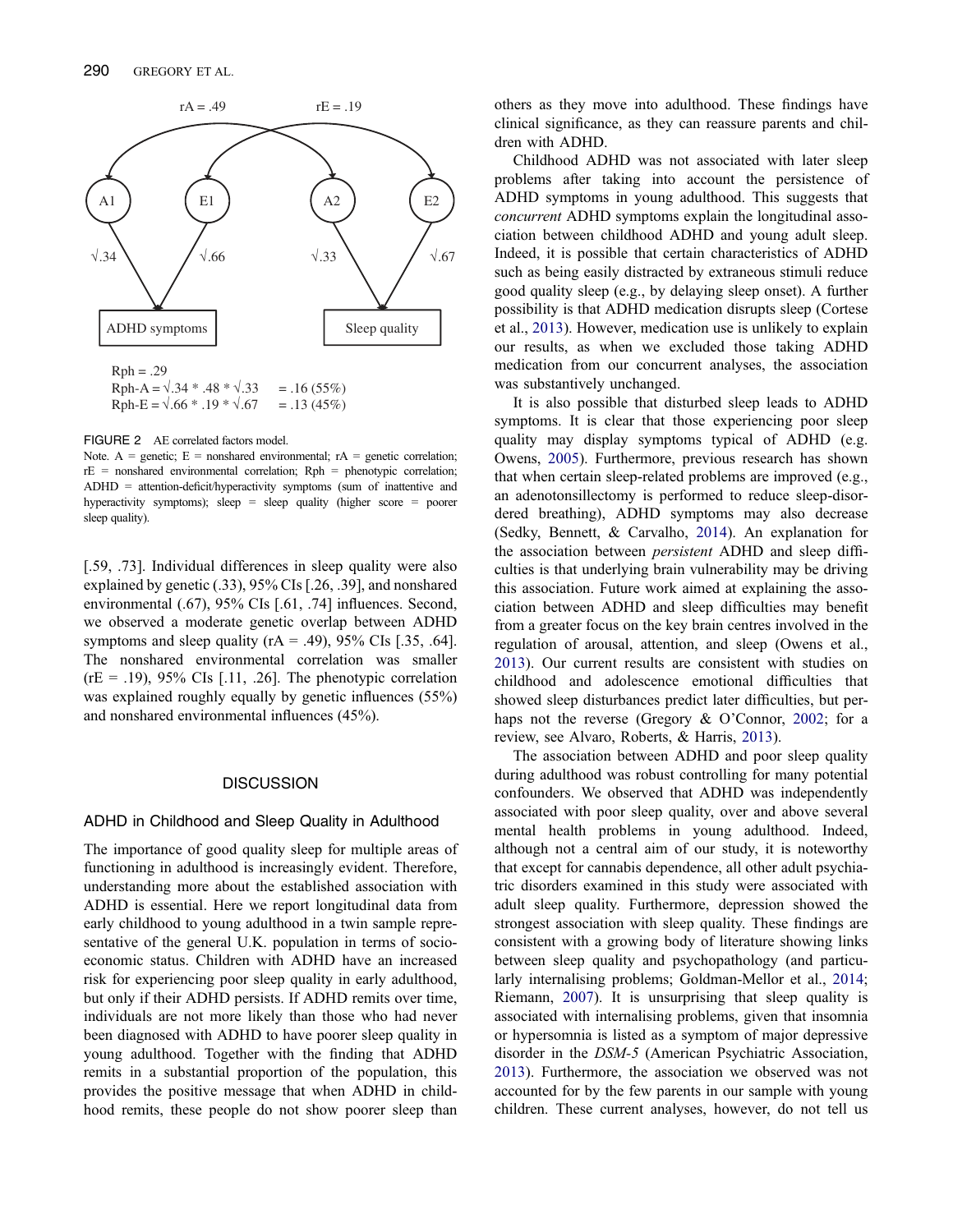about the direction of the association (young adult ADHD leading to poorer sleep vs. poorer sleep leading to ADHD symptoms). We were not able to examine the possibility that sleep disturbances in childhood predicted later ADHD, and it is well-established that inadequate sleep can result in symptoms that mimic those of ADHD in children (Dahl, [1996\)](#page-9-0). This argument is applicable also to adults (e.g., poor sleep in adults could result in symptoms of ADHD such as difficulty sustaining attention or remembering daily tasks).

#### Genetic and Environmental Influences

Our genetic estimate for ADHD is similar to those from other twin studies investigating ADHD in adulthood (Franke et al., [2012](#page-10-0)). Similarly, the genetic estimate for sleep quality reported here was similar to the ones in other samples using exactly the same measure reported by us (Gregory et al., [2011](#page-10-0); Taylor, Gregory, Freeman, & Ronald, [2015\)](#page-11-0) and by others (Genderson et al., [2013\)](#page-10-0). More generally, this fits well with robust evidence that genes are important for all complex traits (Polderman et al., [2015\)](#page-10-0). We observed substantial genetic overlap between ADHD and sleep quality, and overall, genes explained roughly half of the association between these variables. This is in line with the generalist genes hypothesis, which proposes that specific genes may confer a general risk but that the development of specific symptom clusters may be determined by the environment (Eley, [1997](#page-9-0)). Our finding here is unsurprising given a recent review of behavioural genetics (Plomin, DeFries, Knopik, & Neiderhiser, [2016\)](#page-10-0). Indeed, the authors proposed that one of the top 10 replicated findings from the field is that correlations between traits are substantially influenced by genes. Although the estimate reported here differs from certain others focusing on younger populations (Van den Oord et al., [2000\)](#page-11-0), it is important to note that heritability is a population statistic, so changes in estimates at different developmental stages are unsurprising (Plomin et al., [2013](#page-10-0)).

Our finding of substantial genetic and environmental influences on the overlap between sleep disturbances and ADHD opens the door to some hypotheses for future research. First, attention has been directed to elucidating whether sleep problems lead to mental health problems or vice versa. Our findings indicate that both sleep problems and ADHD have common origins, partly genetically influenced. Investigations into elucidating the co-occurrence of poor sleep quality and mental health problems may shift focus in the direction of influences predating both problems. Second, in the future, polygenic risk score analyses could be used to understand the genetic overlap of these two disorders. For example, it will be possible to examine whether ADHD polygenic risk score explains variation in young adult sleep problems. Such an approach would use genome-wide information to consider whether common risk alleles associated with childhood ADHD are also associated with sleep quality. This new approach may offer better chances of explaining genetic covariance for the phenotypes (Hamshere et al., [2013\)](#page-10-0). As we

continue to identify genes involved in complex traits, we expect to find genetic variants associated with both ADHD and sleep disturbances. Third, our findings indicate that influences from the environment are not to be neglected for a better understanding of the association between ADHD and sleep problems in adulthood. The omnipresence of new technologies, communication devices and social media, and how people use these, may have an effect on the co-occurrence of both problems. The use of illicit substances, including alcohol and drugs, may also play a role in the development of ADHD and sleep problems in young adulthood. Indeed, it is known that ADHD is a risk for alcohol use (Molina & Pelham, [2003\)](#page-10-0), and drinking alcohol can impact negatively upon sleep quality (Ebrahim, Shapiro, Williams, & Fenwick, [2013](#page-9-0)). We predict that these environmental influences may therefore help to account for some of the overlap between ADHD and sleep disturbance.

#### Limitations

Certain limitations must be acknowledged. First, we collected self-report of both ADHD and sleep quality, which may have artificially inflated the associations. However, we found very similar results when using co-informant rated ADHD symptoms at age 18, rather than self-report. Furthermore, the use of polysomnography has been considered the gold-standard method of assessing sleep. Although we acknowledge the clear value of polysomnography, we note that each method used to assess sleep provides a unique insight into aspects of sleep that other techniques may not capture and that assessing sleep using multiple methods provides the most comprehensive picture (Gregory & Sadeh, [2016](#page-10-0)). It is interesting that some studies in adulthood (but not all; see Philipsen et al., [2005\)](#page-10-0) have reported links between ADHD and objectively assessed sleep quality (e.g., Boonstra et al., [2007;](#page-9-0) Sobanski, Schredl, Kettler, & Alm, [2008](#page-11-0)).

Second, we collected information on sleep quality in young adulthood but not prior during childhood. As a consequence, we could not test the direction of the association between sleep quality and ADHD. Based on previous literature examining different time spans, it is possible that such an association would have been found (Gregory & O'Connor, [2002](#page-10-0); Thunstrom, [2002](#page-11-0)). Relatedly, research suggests that attempts to improve sleep may have a positive impact upon ADHD symptoms within childhood (see Hiscock et al., [2015](#page-10-0)), and further research needs to extend this interesting work.

Third, we focused on sleep quality in the full range rather than sleep disorders. Given that ADHD has been associated with a whole host of sleep disorders, such as sleep-disordered breathing and periodic limb movement disorder (Yoon et al., [2012](#page-11-0)), it is possible that such disorders may have been underlying the association reported here.

Fourth, is it important to note limitations that have been levelled at the twin design. It has been proposed that twins may not be representative of the wider nontwin population. Here, however, we found that the prevalence rates of ADHD and mean PSQI scores were within the range of other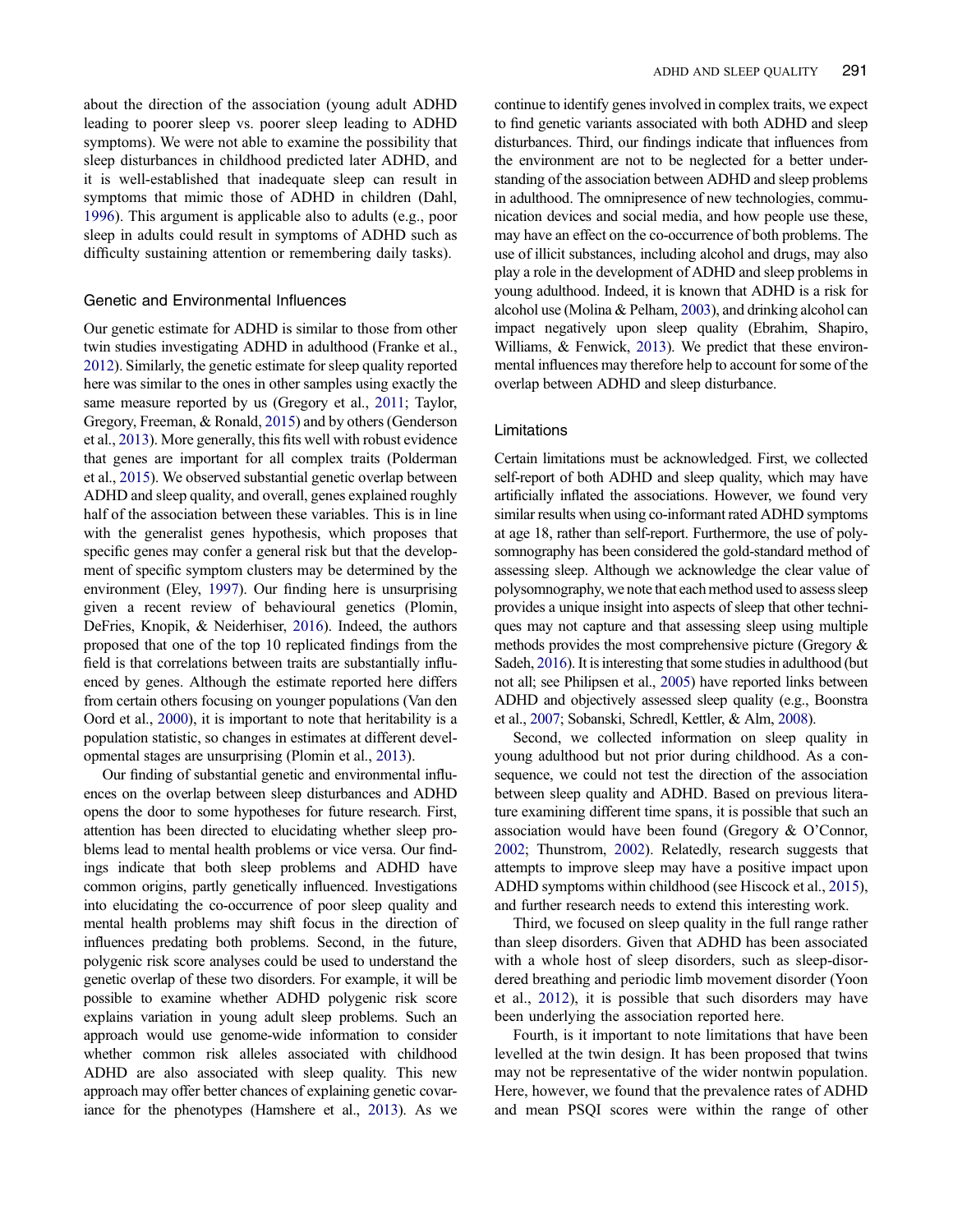<span id="page-9-0"></span>studies focusing on nontwin populations (Buysse et al., 2008; Centers for Disease Control and Prevention, 2010; Hayashino et al., [2010;](#page-10-0) Polanczyk, Salum, Sugaya, Caye, & Rohde, [2015\)](#page-10-0). Replications of our results using other genetically informative designs would be of value.

# **Conclusion**

In conclusion, our results provide the positive message that ADHD does not predict later sleep quality over and above the persistence of ADHD into adulthood. The concurrent association between ADHD and poor sleep quality in the young adult years, which in comparison to the childhood years has received limited attention, was robust and influenced by genetic and nonshared environmental factors. Replication is now essential before the full implications of these results are clear. Taking this work further, we acknowledge that a next step is to elucidate the pathways by which shared genes and environmental factors may influence the association between ADHD and sleep disturbances with the longer term aim of reducing the likelihood of this association, which can cause such suffering and impairment.

## ACKNOWLEDGMENTS

We are grateful to the study mothers, fathers, twins, and teachers for their participation. Our thanks to Avshalom Caspi and to the members of the E-Risk Study team for their dedication, hard work, and insights.

#### FUNDING

The E-Risk Study is funded by the Medical Research Council (G1002190). Additional support was provided by NICHD grant HD077482, and by the Jacobs Foundation.

#### **REFERENCES**

- Agnew-Blais, J. C., Polanczyk, G. V., Danese, A., Wertz, J., Moffitt, T. E., & Arseneault, L. (2016). Evaluation of the persistence, remission, and emergence of attention-deficit/ hyperactivity disorder in young adulthood. JAMA Psychiatry. Advance online publication. doi:[10.1001/](http://dx.doi.org/10.1001/jamapsychiatry.2016.0465) [jamapsychiatry.2016.0465](http://dx.doi.org/10.1001/jamapsychiatry.2016.0465)
- Alvaro, P. K., Roberts, R. M., & Harris, J. K. (2013). A systematic review assessing bidirectionality between sleep disturbances, anxiety, and depression. Sleep, 36, 1059–1068.
- American Psychiatric Association. (1994). Diagnostic and statistical manual of mental disorders (4th ed.) Washington, DC: Author.
- American Psychiatric Association. (2013). Diagnostic and statistical manual of mental disorders (5th ed.). Washington, DC: Author.
- Angold, A., Costello, E. J., & Erkanli, A. (1999). Comorbidity. Journal of Child Psychology & Psychiatry, 40, 57–87. doi:[10.1111/jcpp.1999.40.issue-1](http://dx.doi.org/10.1111/jcpp.1999.40.issue-1)
- Backhaus, J., Junghanns, K., Broocks, A., Riemann, D., & Hohagen, F. (2002). Test-retest reliability and validity of the Pittsburgh Sleep Quality Index in primary insomnia. Journal of Psychosomatic Research, 53, 737–740. doi:[10.1016/S0022-3999\(02\)00330-6](http://dx.doi.org/10.1016/S0022-3999(02)00330-6)
- Barclay, N. L., & Gregory, A. M. (2013). Quantitative genetic research on sleep: A review of normal sleep, sleep disturbances and associated emotional, behavioural, and health-related difficulties. Sleep Medicine Reviews, 17, 29–40. doi:[10.1016/j.smrv.2012.01.008](http://dx.doi.org/10.1016/j.smrv.2012.01.008)
- Boker, S., Neale, M., Maes, H., Wilde, M., Spiegel, M., Brick, T., … Fox, J. (2011). OpenMx: An open source extended structural equation modelling framework. Psychometrika, 76, 306–317. doi:[10.1007/s11336-010-9200-6](http://dx.doi.org/10.1007/s11336-010-9200-6)
- Boonstra, A. M., Kooij, J. S., Oosterlaan, J., Sergeant, J. A., Buitelaar, J. K., & Van Someren, E. J. W. (2007). Hyperactive night and day? Actigraphy studies in adult ADHD: A baseline comparison and the effect of methylphenidate. Sleep, 30, 433–442.
- Buysse, D. J., Hall, M. L., Strollo, P. J., Kamarck, T. W., Owens, J., Lee, L., … Matthews, K. A. (2008). Relationships between the Pittsburgh Sleep Quality Index (PSQI), Epworth Sleepiness Scale (ESS), and clinical/polysomnographic measures in a community sample. Journal of Clinical Sleep Medicine, 4, 563–571.
- Buysse, D. J., Reynolds, C. F., Monk, T. H., Berman, S. R., & Kupger, D. J. (1989). The Pittsburgh Sleep Quality Index: A new instrument for psychiatric practice and research. Psychiatry Research, 28, 193–213. doi:[10.1016/0165-1781\(89\)90047-4](http://dx.doi.org/10.1016/0165-1781(89)90047-4)
- Cappuccio, F. P., D'Elia, L., Strazzullo, P., & Miller, M. A. (2010). Sleep duration and all-cause mortality: A systematic review and meta-analysis of prospective studies. Sleep, 33, 585–592.
- Carpenter, J. S., & Andrykowski, M. A. (1998). Psychometric evaluation of the Pittsburgh Sleep Quality Index. Journal of Psychosomatic Research, 45, 5–13. doi:[10.1016/S0022-3999\(97\)00298-5](http://dx.doi.org/10.1016/S0022-3999(97)00298-5)
- Caspi, A., Langley, K., Milne, B., Moffitt, T. E., O'Donovan, M., Owen, M. J., … Thapar, A. (2008). A replicated molecular genetic basis for subtyping antisocial behavior in children with attention-deficit/hyperactivity disorder. Archives of General Psychiatry, 65, 203–210. doi:[10.1001/](http://dx.doi.org/10.1001/archgenpsychiatry.2007.24) [archgenpsychiatry.2007.24](http://dx.doi.org/10.1001/archgenpsychiatry.2007.24)
- Centers for Disease Control and Prevention. (2010). Increasing prevalence of parent-reported attention-deficit/hyperactivity disorder among children— United States, 2003 and 2007. Morbidity and Mortality Weekly Report, 59, 1439–1443.
- Cortese, S. (2015). Sleep and ADHD: What we know and what we do not know. Sleep Medicine, 16, 5–6. doi:[10.1016/j.sleep.2014.10.003](http://dx.doi.org/10.1016/j.sleep.2014.10.003)
- Cortese, S., Brown, T. E., Corkum, P., Gruber, R., O'Brien, L. M., Stein, M., … Owens, J. (2013). Assessment and management of sleep problems in youths with attention-deficit/hyperactivity disorder. Journal of the American Academy of Child & Adolescent Psychiatry, 52, 784–796. doi:[10.1016/j.jaac.2013.06.001](http://dx.doi.org/10.1016/j.jaac.2013.06.001)
- Curcio, G., Ferrara, M., & DeGennaro, L. (2006). Sleep loss, learning capacity and academic performance. Sleep Medicine Reviews, 10, 323–337. doi:[10.1016/j.smrv.2005.11.001](http://dx.doi.org/10.1016/j.smrv.2005.11.001)
- Dahl, R. E. (1996). The regulation of sleep and arousal: Development and psychopathology. Development and Psychopathology, 8, 3–27. doi:[10.1017/S0954579400006945](http://dx.doi.org/10.1017/S0954579400006945)
- Dewald, J. F., Meijer, A. M., Oort, F. J., Kerkhof, G. A., & Bogels, S. M. (2010). The influence of sleep quality, sleep duration and sleepiness on school performance in children and adolescents: A meta-analytic review. Sleep Medicine Reviews, 14, 179–189. doi:[10.1016/j.smrv.2009.10.004](http://dx.doi.org/10.1016/j.smrv.2009.10.004)
- Ebrahim, I. O., Shapiro, C. M., Williams, A. J., & Fenwick, P. B. (2013). Alcohol and sleep I: Effects on normal sleep. Alcoholism, Clinical and Experimental Research, 37, 539–549. doi:[10.1111/acer.12006](http://dx.doi.org/10.1111/acer.12006)
- Eley, T. C. (1997). General genes: A new theme in developmental psychopathology. Current Directions in Psychological Science, 6, 90–95. doi:[10.1111/cdir.1997.6.issue-4](http://dx.doi.org/10.1111/cdir.1997.6.issue-4)
- Faraone, S. V., Biederman, J., & Mick, E. (2006). The age-dependent decline of attention deficit hyperactivity disorder: A meta-analysis of follow-up studies. Psychological Medicine, 36, 159–165. doi:[10.1017/S003329170500471X](http://dx.doi.org/10.1017/S003329170500471X)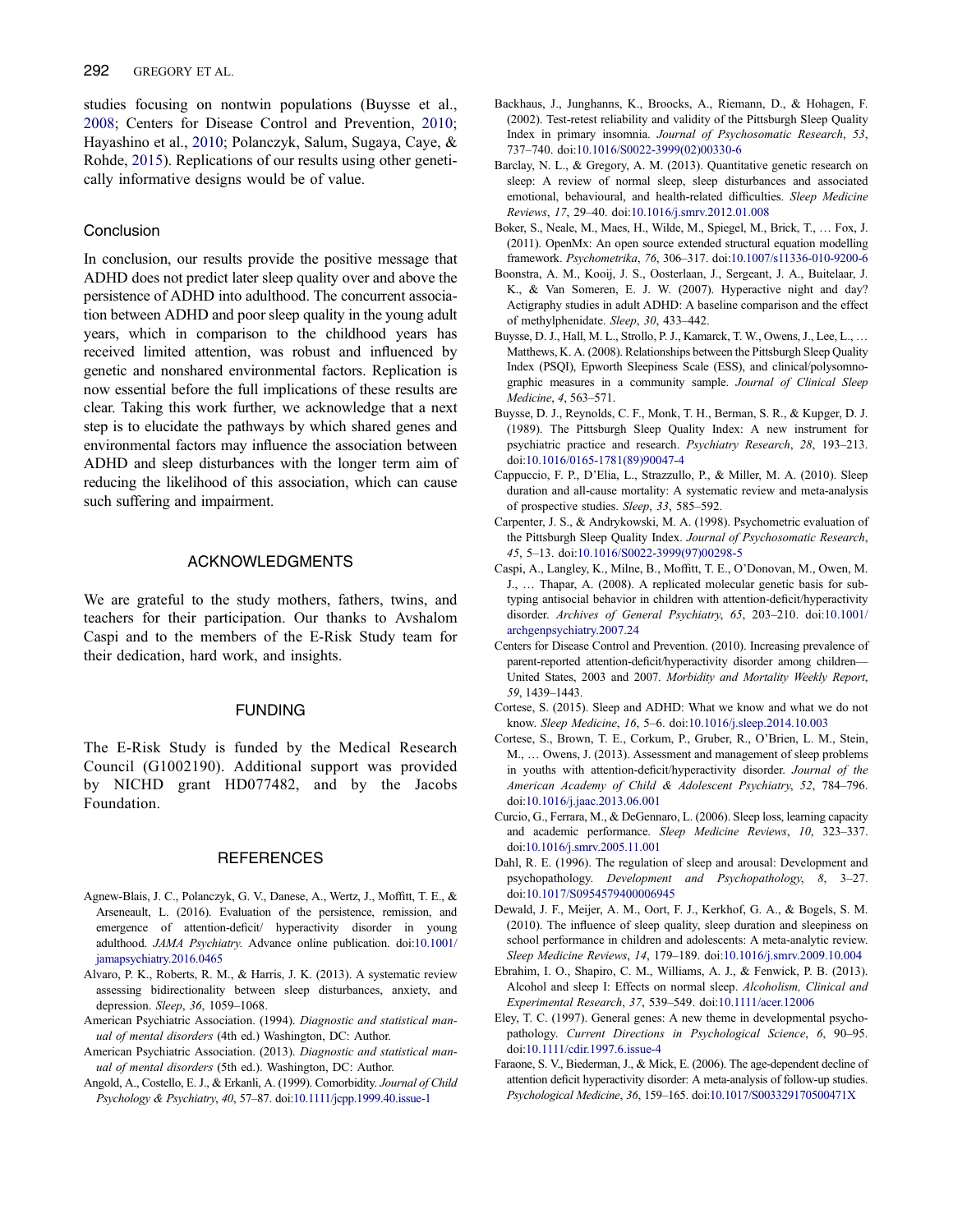- <span id="page-10-0"></span>Franke, B., Faraone, S. V., Asherson, P., Buitelaar, J., Bau, C. H. D., Ramos-Quiroga, J. A., … Reif, A. (2012). The genetics of attention deficit/hyperactivity disorder in adults, a review. Molecular Psychiatry, 17, 960–987. doi:[10.1038/mp.2011.138](http://dx.doi.org/10.1038/mp.2011.138)
- Genderson, M. R., Rana, B. K., Panizzon, M. S., Grant, M. D., Toomey, R., Jacobson, K. C., … Lyons, M. J. (2013). Genetic and environmental influences on sleep quality in middle-aged men: A twin study. Journal of Sleep Research, 22, 519–526. doi:[10.1111/jsr.2013.22.issue-5](http://dx.doi.org/10.1111/jsr.2013.22.issue-5)
- Goldman-Mellor, S., Gregory, A. M., Caspi, A., Harrington, H., Parsons, M., Poulton, R., & Moffitt, T. E. (2014). Mental health antecedents of early midlife insomnia: Evidence from a four-decade longitudinal study. Sleep, 37, 1767–1775.
- Gregory, A. M., Buysse, D. J., Willis, T. A., Rijsdijk, F. V., Maughan, B., Rowe, R., … Eley, T. C. (2011). Associations between sleep quality and anxiety and depression symptoms in a sample of young adult twins and siblings. Journal of Psychosomatic Research, 71, 250–255. doi:[10.1016/](http://dx.doi.org/10.1016/j.jpsychores.2011.03.011) [j.jpsychores.2011.03.011](http://dx.doi.org/10.1016/j.jpsychores.2011.03.011)
- Gregory, A. M., & O'Connor, T. G. (2002). Sleep problems in childhood: A longitudinal study of developmental change and association with behavioral problems. Journal of the American Academy of Child and Adolescent Psychiatry, 41, 964–971. doi:[10.1097/00004583-200208000-00015](http://dx.doi.org/10.1097/00004583-200208000-00015)
- Gregory, A. M., & Sadeh, A. (2016). Annual research review: Sleep problems in childhood psychiatric disorders—A review of the latest science. Journal of Child Psychology & Psychiatry, 57, 296–317. doi:[10.1111/jcpp.12469](http://dx.doi.org/10.1111/jcpp.12469)
- Gregory, A. M., Van den Ende, J., Willis, T. A., & Verhulst, F. C. (2008). Parent-reported sleep problems during development and self-reported anxiety/depression, attention problems and aggression later in life. Archives of Pediatrics & Adolescent Medicine, 162, 330–335. doi:[10.1001/archpedi.162.4.330](http://dx.doi.org/10.1001/archpedi.162.4.330)
- Gruber, R., Grizenko, N., Schwartz, G., Ben Amor, L., Gauthier, J., De Guzman, R., & Joober, R. (2006). Sleep and COMT polymorphism in ADHD children: Preliminary actigraphic data. Journal of the American Academy of Child and Adolescent Psychiatry, 45, 982–989. doi:[10.1097/](http://dx.doi.org/10.1097/01.chi.0000220848.48650.10) [01.chi.0000220848.48650.10](http://dx.doi.org/10.1097/01.chi.0000220848.48650.10)
- Hamshere, M. L., Stergiakouli, E., Langley, K., Martin, J., Holmans, P., Kent, L. N., … Craddock, N. (2013). Shared polygenic contribution between childhood attention-deficit hyperactivity disorder and adult schizophrenia. The British Journal of Psychiatry, 203, 107–111. doi:[10.1192/](http://dx.doi.org/10.1192/bjp.bp.112.117432) [bjp.bp.112.117432](http://dx.doi.org/10.1192/bjp.bp.112.117432)
- Hansen, B. H., Skirbekk, B., Oerbeck, B., Wentzel-Larsen, T., & Kristensen, H. (2013). Persistence of sleep problems in children with anxiety and attention deficit hyperactivity disorders. Child Psychiatry & Human Development, 44, 290–304. doi:[10.1007/s10578-012-0325-y](http://dx.doi.org/10.1007/s10578-012-0325-y)
- Hayashino, Y., Yamazaki, S., Takegami, M., Nakayama, T., Sokejima, S., & Fukuhara, S. (2010). Association between number of comorbid conditions, depression, and sleep quality using the Pittsburgh Sleep Quality Index: Results from a population-based survey. Sleep Medicine, 11, 366– 371. doi:[10.1016/j.sleep.2009.05.021](http://dx.doi.org/10.1016/j.sleep.2009.05.021)
- Hiscock, H., Sciberras, E., Mensah, F., Gerner, B., Efron, D., Khano, S., & Oberklaid, F. (2015). Impact of a behavioural sleep intervention on symptoms and sleep in children with attention deficit hyperactivity disorder, and parental mental health: Randomised controlled trial. British Medical Journal, 350, h68. doi:[10.1136/bmj.h68](http://dx.doi.org/10.1136/bmj.h68)
- Jennings, J. R., Muldoon, M. F., Hall, M., Buysse, D. J., & Manuck, S. B. (2007). Self-reported sleep quality is associated with the metabolic syndrome. Sleep, 30, 219–223.
- Kuntsi, J., Eley, T. C., Taylor, A., Hughes, C., Asherson, P., Caspi, A., & Moffitt, T. E. (2004). Co-occurrence of ADHD and low IQ has genetic origins. American Journal of Medical Genetics Part B-Neuropsychiatric Genetics, 124B, 41–47. doi:[10.1002/\(ISSN\)1096-8628](http://dx.doi.org/10.1002/(ISSN)1096-8628)
- Loehlin, J. C. (1996). The Cholesky approach: A cautionary note. Behavior Genetics, 26, 65–69. doi:[10.1007/BF02361160](http://dx.doi.org/10.1007/BF02361160)
- Lycett, K., Mensah, F. K., Hiscock, H., & Sciberras, E. (2014). A prospective study of sleep problems in children with ADHD. Sleep Medicine, 15, 1354–1361. doi:[10.1016/j.sleep.2014.06.004](http://dx.doi.org/10.1016/j.sleep.2014.06.004)
- Moffitt, T. E., & E-Risk Study Team. (2002). Teen-aged mothers in contemporary Britain. Journal of Child Psychology and Psychiatry, 43, 727– 742. doi:[10.1111/jcpp.2002.43.issue-6](http://dx.doi.org/10.1111/jcpp.2002.43.issue-6)
- Moffitt, T. E., Houts, R., Asherson, P., Belsky, D. W., Corcoran, D. L., Hammerle, M., … Caspi, A. (2015). Is adult ADHD a childhood-onset neurodevelopmental disorder? Evidence from a four-decade longitudinal cohort study. American Journal of Psychiatry, 172, 967–977. doi:[10.1176/appi.ajp.2015.14101266](http://dx.doi.org/10.1176/appi.ajp.2015.14101266)
- Molina, B. S. G., & Pelham, W. E. (2003). Childhood predictors of adolescent substance use in a longitudinal study of children with ADHD. Journal of Abnormal Psychology, 112, 497–507. doi:[10.1037/](http://dx.doi.org/10.1037/0021-843X.112.3.497) [0021-843X.112.3.497](http://dx.doi.org/10.1037/0021-843X.112.3.497)
- Odgers, C. L., Caspi, A., Bates, C. J., Sampson, R. J., & Moffitt, T. E. (2012). Systematic social observation of children's neighborhoods using Google street view: A reliable and cost-effective method. Journal of Child Psychology and Psychiatry, 53, 1009–1017. doi:[10.1111/](http://dx.doi.org/10.1111/jcpp.2012.53.issue-10) [jcpp.2012.53.issue-10](http://dx.doi.org/10.1111/jcpp.2012.53.issue-10)
- Odgers, C. L., Caspi, A., Russell, M. A., Sampson, R. J., Arseneault, L., & Moffitt, T. E. (2012). Supportive parenting mediates neighborhood socioeconomic disparities in children's antisocial behavior from ages 5 to 12. Development and Psychopathology, 24, 705–721. doi:[10.1017/](http://dx.doi.org/10.1017/S0954579412000326) [S0954579412000326](http://dx.doi.org/10.1017/S0954579412000326)
- Owens, J. A. (2005). The ADHD and sleep conundrum: A review. Journal of Developmental and Behavioral Pediatrics, 26, 312–322. doi:[10.1097/](http://dx.doi.org/10.1097/00004703-200508000-00011) [00004703-200508000-00011](http://dx.doi.org/10.1097/00004703-200508000-00011)
- Owens, J., Gruber, R., Brown, T., Corkum, P., Cortese, S., O'Brien, L. M., …Weiss, M. (2013). Future research directions in sleep and ADHD: Report of a consensus working group. Journal of Attention Disorders, 17, 550–564. doi:[10.1177/1087054712457992](http://dx.doi.org/10.1177/1087054712457992)
- Patel, S. R., & Hu, F. B. (2008). Short sleep duration and weight gain: A systematic review. Obesity, 16, 643–653. doi:[10.1038/oby.2007.118](http://dx.doi.org/10.1038/oby.2007.118)
- Philipsen, A., Feige, B., Hesslinger, B., Ebert, D., Carl, C., Hornyak, M. D., … Riemann, D. (2005). Sleep in adults with attention-deficit/hyperactivity disorder: A controlled polysomnographic study including spectral analysis of the sleep EEG. Sleep, 28, 877–884.
- Plomin, R., DeFries, J. C., Knopik, V. S., & Neiderhiser, J. M. (2013). Behavioral genetics (6th ed.). New York, NY: Worth.
- Plomin, R., DeFries, J. C., Knopik, V. S., & Neiderhiser, J. M. (2016). Top 10 replicated findings from behavioral genetics. Perspectives on Psychological Science, 11, 3–23. doi:[10.1177/1745691615617439](http://dx.doi.org/10.1177/1745691615617439)
- Polanczyk, G., Caspi, A., Houts, R., Kollins, S. H., Rohde, L. A., & Moffitt, T. E. (2010). Implications of extending the ADHD age-ofonset criterion to age 12: Results from a prospectively studied birth cohort. Journal of the American Academy of Child and Adolescent Psychiatry, 49, 210–216.
- Polanczyk, G. V., Salum, G. A., Sugaya, L. S., Caye, A., & Rohde, L. A. (2015). Annual research review: A meta-analysis of the worldwide prevalence of mental disorders in children and adolescents. Journal of Child Psychology and Psychiatry, 56, 345–365. doi:[10.1111/jcpp.12381](http://dx.doi.org/10.1111/jcpp.12381)
- Polderman, T. J. C., Benyamin, B., de Leeuw, C. A., Sullivan, P. F., van Bochoven, A., Visscher, P. M., & Posthuman, D. (2015). Meta-analysis of the heritability of human traits based on fifty years of twin studies. Nature Genetics, 47, 702–709. doi:[10.1038/ng.3285](http://dx.doi.org/10.1038/ng.3285)
- Riemann, D. (2007). Insomnia and comorbid psychiatric disorders. Sleep Medicine, 8, S15–S20. doi:[10.1016/S1389-9457\(08\)70004-2](http://dx.doi.org/10.1016/S1389-9457(08)70004-2)
- Rijsdijk, F. V., & Sham, P. C. (2002). Analytic approaches to twin data using structural equation models. Briefings in Bioinformatics, 3, 119-133. doi:[10.1093/bib/3.2.119](http://dx.doi.org/10.1093/bib/3.2.119)
- Robins, L. N., Cottler, L., Bucholz, K., & Compton, W. (1995). Diagnostic interview schedule for DSM-IV. St Louis, MO: Washington University Press.
- Scott, N., Blair, P. S., Emond, A. M., Fleming, P. J., Humphreys, J. S., Henderson, J., & Gringras, P. (2013). Sleep patterns in children with ADHD: A population-based cohort study from birth to 11years. Journal of Sleep Research, 22, 121–128. doi:[10.1111/j.1365-2869.2012.01054.x](http://dx.doi.org/10.1111/j.1365-2869.2012.01054.x)